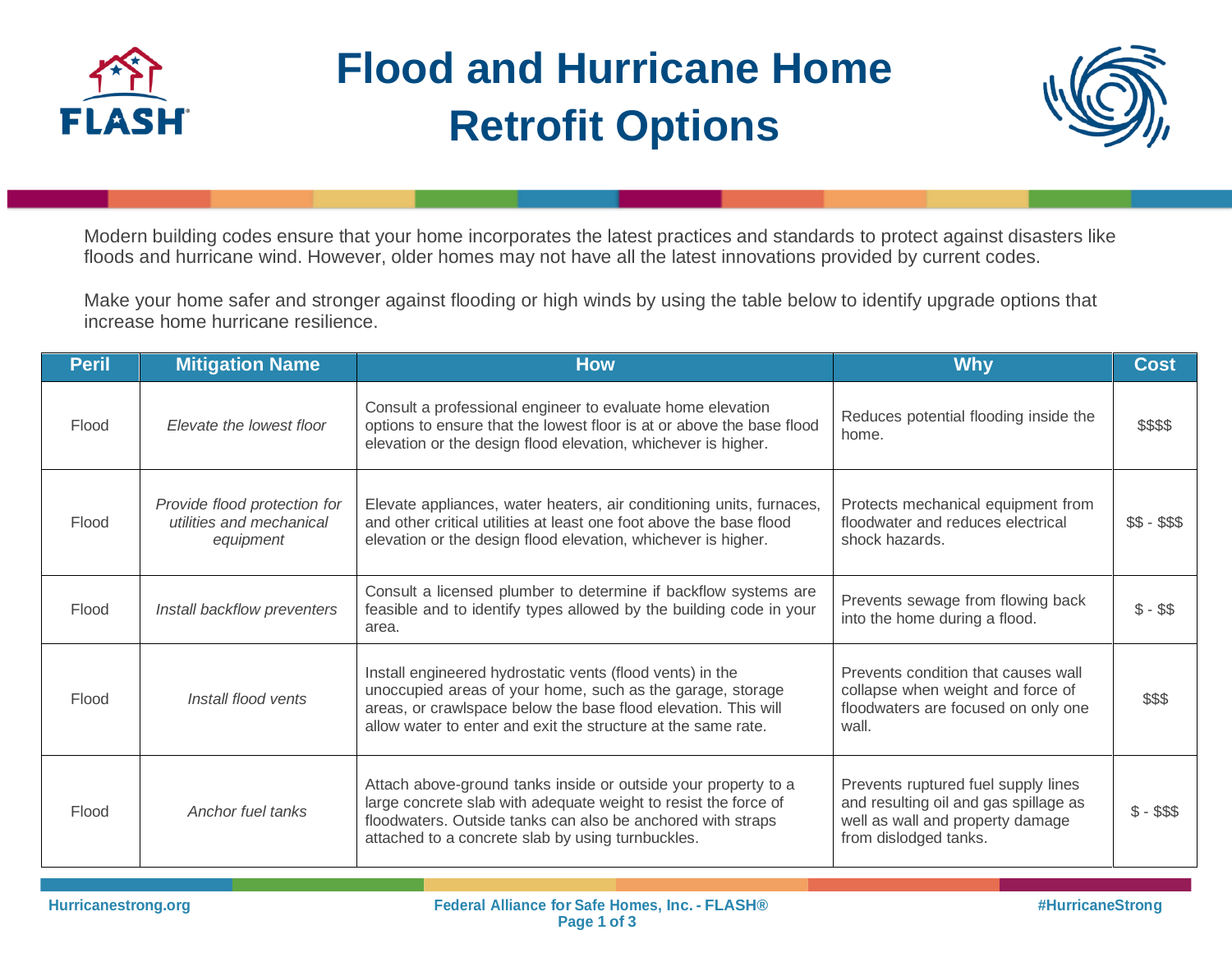

## **Flood and Hurricane Home Retrofit Options**



| <b>Peril</b> | <b>Mitigation Name</b>                          | <b>How</b>                                                                                                                                                                                                                                                                                                                                                                                                                                                                         | <b>Why</b>                                                                                                                                                                                                                                                                                                                      | <b>Cost</b>  |
|--------------|-------------------------------------------------|------------------------------------------------------------------------------------------------------------------------------------------------------------------------------------------------------------------------------------------------------------------------------------------------------------------------------------------------------------------------------------------------------------------------------------------------------------------------------------|---------------------------------------------------------------------------------------------------------------------------------------------------------------------------------------------------------------------------------------------------------------------------------------------------------------------------------|--------------|
| Flood        | Add a sump pump with<br>backup power            | Install a sump pump with battery backup to protect areas around<br>mechanical equipment and utilities located in the basement. You<br>may need a generator to ensure power is available to operate the<br>pump for an extended period after a flood.                                                                                                                                                                                                                               | Prevents water from collecting in the<br>basement by discharging it to the<br>outdoors.                                                                                                                                                                                                                                         | $$ - $$      |
| Flood        | Improve<br>basement/foundation<br>wall drainage | Improve grading around the house to ensure that water drains away<br>from your home. Add French drains if needed to ensure that water<br>does not collect and stand near basement walls.                                                                                                                                                                                                                                                                                           | Prevents or reduces water intrusion<br>into basements or ponding near or<br>under the house.                                                                                                                                                                                                                                    | $$ - $$ \$   |
| Hurricane    | Brace gable-end walls                           | Hire a professional to brace any gable-end walls taller than 4 feet so<br>that loads on the gable-end walls are distributed over multiple roof<br>trusses or rafters, through the ceiling and roof sheathing, to the side<br>walls.                                                                                                                                                                                                                                                | Resists lateral forces on the gable<br>end wall and prevents roof collapse.                                                                                                                                                                                                                                                     | $$S - $S$    |
| Hurricane    | <b>Brace soffit covers</b>                      | The most common soffit failure cause is inadequate or incorrect<br>attachment or installation. Fix this problem by installing wood<br>backing or supports to use as an attachment point for soffits. If you<br>cannot install wood supports, secure the soffit at 12-inch intervals<br>with adhesives or other methods.                                                                                                                                                            | Keeping soffit covers in place greatly<br>reduces the amount of water blown<br>into the attic resulting in damaged or<br>collapsed ceilings and damage to<br>interior walls and building contents.                                                                                                                              | $$ - $$ \$\$ |
| Hurricane    | Upgrade to wind-<br>resistant roof cover        | Ensure roof coverings are high wind-rated and attached properly<br>regardless of the type (tiles, shingles, or metal).                                                                                                                                                                                                                                                                                                                                                             | Helps prevent roof covering from<br>blowing off during a hurricane which<br>can lead to significant water entry to<br>the attic and collapsing ceilings.                                                                                                                                                                        | $$5 - $55$   |
| Hurricane    | Window and door<br>protection                   | Install pressure and large missile impact rated products such as 1.<br>Permanently-mounted hurricane shutters; 2. Temporary panels<br>made from metal or other materials with permanently installed<br>mounting hardware; or 3. Replacement products to significantly<br>increase protection for windows, entry doors. Garage doors can be<br>replaced, fitted with bracing kits provided by the manufacturer, or<br>braced at mid-point or quarter-points with after-market kits. | Resists windborne debris impacts<br>from flying missiles, tree limbs,<br>roofing, or other building material that<br>break windows, blow doors in, and<br>breach garage doors. Prevents wind-<br>driven rain from entering the home<br>and stops internal pressurization<br>inside the home, which can lead to<br>roof failure. | $$S - $$$$   |